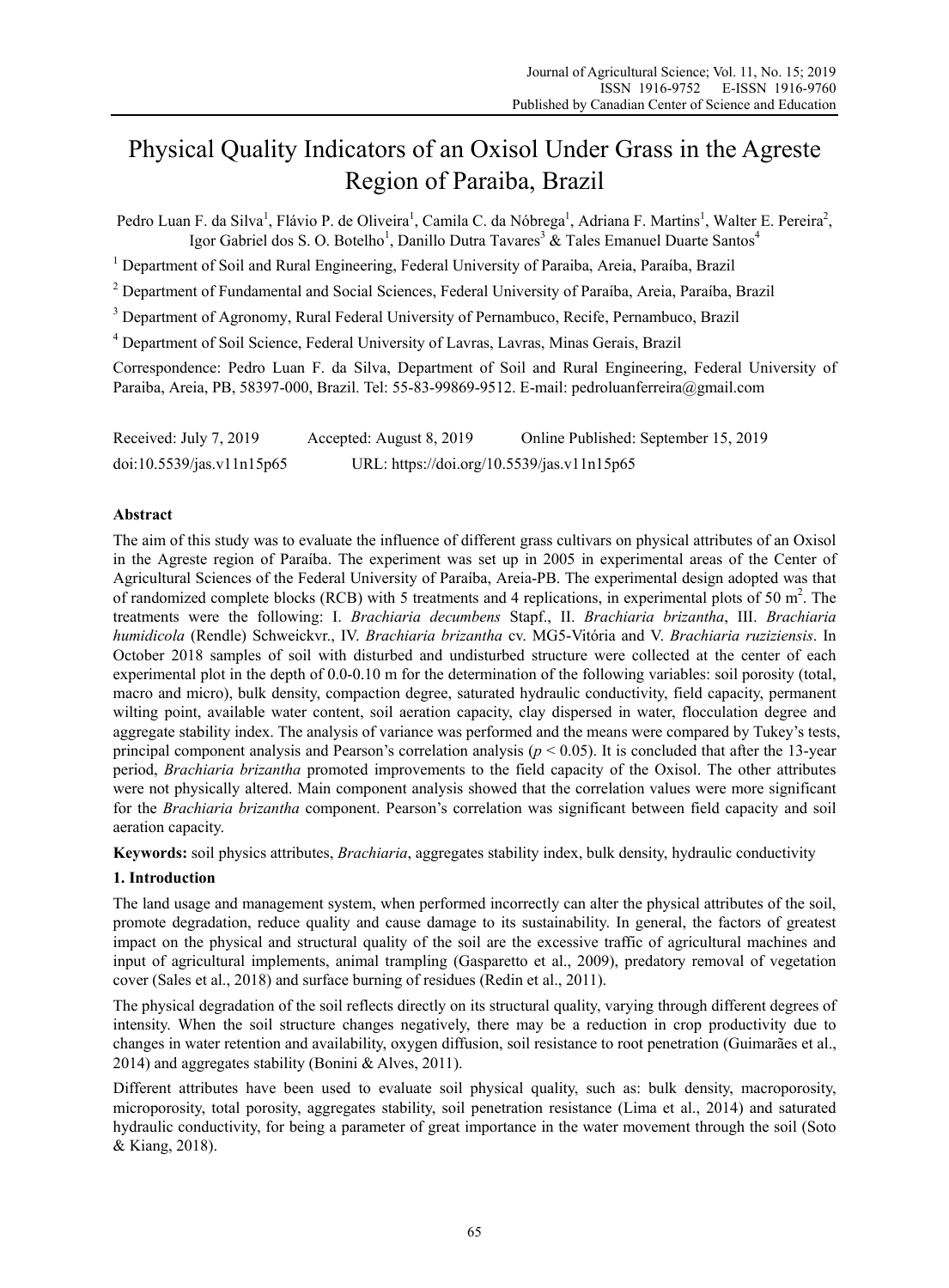Generally, in production systems where vegetation cover is suppressed, changes in soil physical attributes occur, reducing the sustainability of agricultural production, especially in environments with climatic irregularities. In this context, it is noted an urgent need to adopt management systems that maximize food production, without compromising the physical properties of the soil. The maintenance of the vegetation cover has been used in a quite satisfactory way in conservationist production systems, considering the physical improvements that it promotes in the soil, especially in situations of low water availability (Costa et al., 2007; Oliveira et al., 2018).

The maintenance of permanent vegetation cover with grasses favors numerous improvements to the environment, especially the reduction in erosion rate caused by surface runoff (Silva et al., 2018), improvements in water productivity and availability indexes (Braga et al., 2017) and formation of aggregates with higher stability index (Santos et al., 2012). All of this derives from the action of the root system, which, depending on the species cultivated, may show a higher or lower intensity of improvement in the physical attributes of the soil.

Thus, knowing the importance of the vegetation cover for the improvement of the physical attributes of the soil and the lack of information about which species of the *Brachiaria* genus are more efficient in this improvement, this study aimed to evaluate the influence of different cultivars of grasses of such genus on physical attributes of anOxisol in the Agreste region of Paraíba.

## **2. Method**

# *2.1 Characterization of the Experimental Area*

The experiment was set up in 2005 in an experimental area belonging to the Center of Agricultural Sciences of the Federal University of Paraíba, in Areia-PB. The city is located within the micro-region of Brejo and mesoregion of the Agreste of Paraíba (6°58′12″ S; 35°41′15″ W; and altitude of 620 m). In 2017 the micro-region of the Brejoparaibano was inserted in the climatic domain of the Brazilian Semiarid region (Dry lands), due to the irregularities in the local climate, caused by poor rainfall distribution and the increase in the annual average temperature (SUDENE, 2017).

According to Köppen classification, the predominant climate in the municipality is As'-tropical, hot and humid, with rains during autumn and winter and mean annual precipitation of 1400 mm (Almeida et al., 2014), with 62.0% occuring between April and July. The annual mean temperature is 24.5 ºC (75.2 °F) and the relative humidity of the air ranges in average of RH = 80.0% (Carmo et al., 2012). The soil of the experimental area is classified as Dystrophic Yellow Oxisol (Santos et al., 2018), with sandy-clay-loam texture. The physical and chemical characterization of the soil can be found in Tables 1 and 2, respectively.

| Sand |             |   |  |           | Silt | Clay | Textural classification* S/C |  | PD                  |
|------|-------------|---|--|-----------|------|------|------------------------------|--|---------------------|
| VC.  |             | М |  | <b>VF</b> |      |      |                              |  |                     |
|      | $g kg^{-1}$ |   |  |           |      |      |                              |  |                     |
|      |             |   |  |           |      |      |                              |  | $g \text{ cm}^{-3}$ |

Table 1. Physical soil characterization of the experimental area for the layer of (0.0-0.10 m)

*Note.*  $VC = Very coarse$ ;  $C = Coarse$ ;  $M = Medium$ ;  $F = Fine$ ;  $VF = Very Fine$ ;  $SC = Slt/Clay relation$ ;  $PD =$ Particle Density; \* = According soil taxonomy.

Table 2. Soil chemical characterization of the experimental area for the layer of (0.0-0.10 m)

| pH                                                                                                                           |     | $M\mathbf{g}^{2+}$ | $\Delta$ 1 <sup>3+</sup> | $H+A1^{3+}$ | <b>SB</b> | <b>CEC</b> | Na <sup>+</sup> | SOM         |     |                                |
|------------------------------------------------------------------------------------------------------------------------------|-----|--------------------|--------------------------|-------------|-----------|------------|-----------------|-------------|-----|--------------------------------|
| $H_2O_{(1:2.5)}$                                                                                                             |     |                    |                          |             |           |            |                 | g $kg^{-1}$ |     | $---$ mg dm <sup>-3</sup> ---- |
|                                                                                                                              | -89 | $\Delta$ 3         | 0.30                     | 833         |           | 3.46 11.79 | 0.06            | 49.52       | 182 | 28.37                          |
| $\text{Log}$ $pH = Hvdr^2$ notation $Ca^{2+} = Ca^{1/2}mv$ . $Ma^{2+} = Ma^{1/2}mv$ . $A^{1/2+} = Exch^2$ aluminum: $Na^{+}$ |     |                    |                          |             |           |            |                 |             |     |                                |

*Note.*  $pH = Hydrogen potential; Ca<sup>2+</sup> = Calcum; Mg<sup>2+</sup> = Magnusum; Al<sup>3</sup>$ Exchangeable aluminum;  $Na =$ Sodium; SB = Sum of bases; CEC = Cation exchange capacity; SOM = Soil organic matter; P = Phosphorus; K<sup>+</sup> = Potassium.

The grasses were implanted in 2005 in experimental plots with dimensions of 10  $\times$  5 m, adding up to 50 m<sup>2</sup> of useful area (Figure 1). Plotswere 1 meter apart and blocks were 2 meters apart.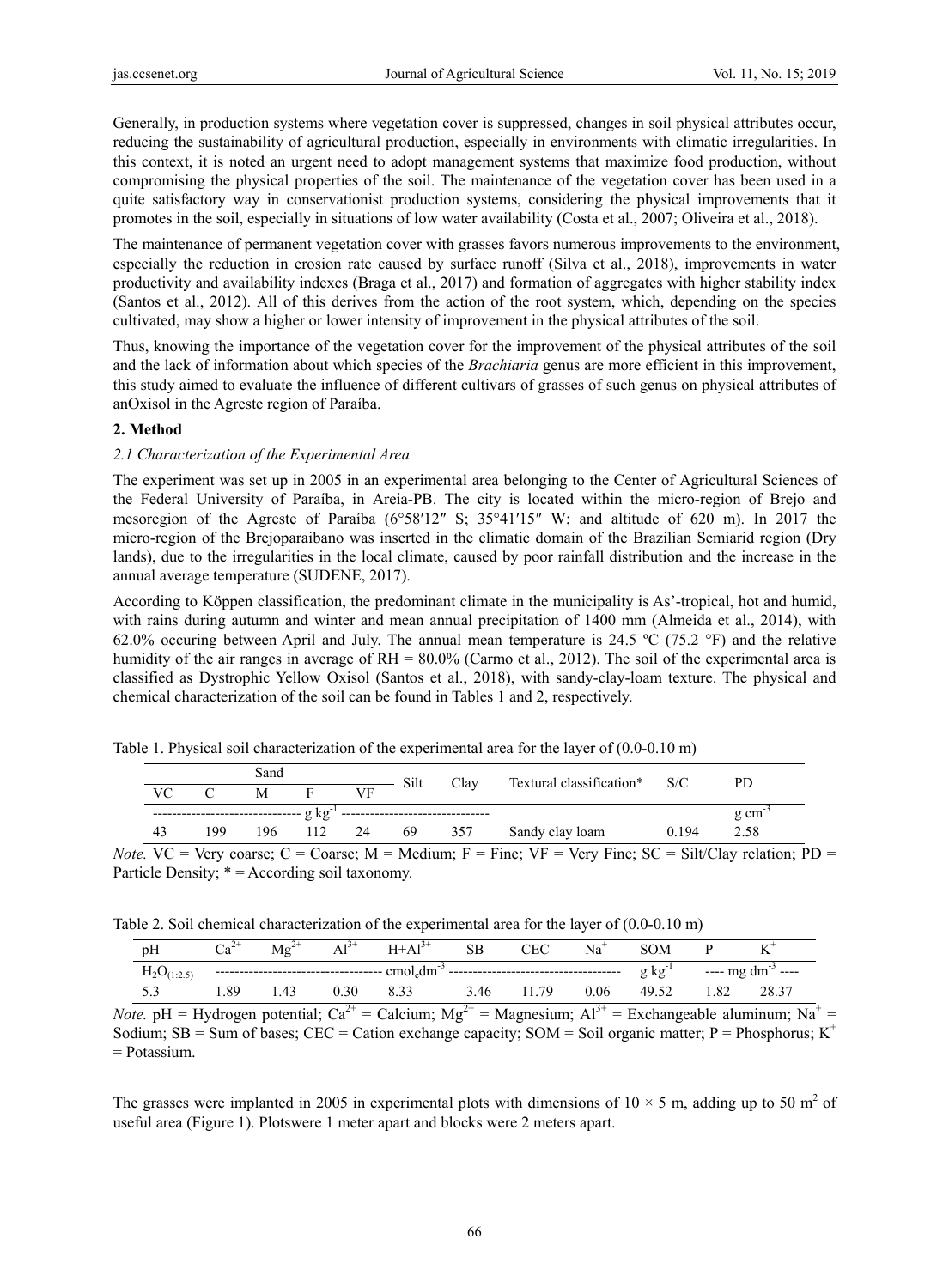

Figure 1. Detailing of experimental plots with evaluated treatments

Note.  $1 = Brachiaria decumbens$  Stapf.,  $2 = Brachiaria brizantha$ ,  $3 = Brachiaria humidicola$  (Rendle) Schweickyr.  $4 = Brachiaria brizantha MGS$  and  $5 = Brachiaria ruziziensis$ .

In the initial year of the experiment, 553 kg ha<sup>-1</sup> of NPK mixture (60-80-45) was fertilized in the experimental plots with the following nutrient sources: ammonium sulfate, triple superphosphate and potassium chloride. The fertilizer was sowed in the beginning of the rain season, after cutting and standardizing the grasses, a practice that was repeated until 2010 (Almeida et al., 2014). Later, the experiment was conducted annually, but without fertilization.

## 2.2 Experimental Design

The experimental design adopted was that of randomized complete blocks (RCB) with 5 treatments and 4 replications  $(5 \times 4)$ . The assessed treatments were the following: T1-Brachiaria decumbens Stapf., T2-Brachiaria brizantha, T3-Brachiaria humidicola (Rendle) Schweickyr., T4-Brachiaria brizantha cv. MG5-Vitória and T5-Brachiaria ruziziensis.

## 2.3 Physical Attributes Analyzed

In 2018, soil samples with disturbed and undisturbed structure were collected with the aid of the Uhland-type sampler in volumetric rings of 98.17 cm<sup>-3</sup> in the layer of 0.0-0.10 m. The samples with preserved structure were collected at the center of each experimental plot. They were then taken to the Laboratory of Soil Physical Analysis of the Center of Agricultural Sciences of the Federal University of Paraíba to determine the following attributes: Total porosity (TP), microporosity and macroporosity (Mi & Ma), soil aeration capacity (SAC), bulk density (BD), compaction degree (CD), field capacity ( $\theta$ FD), permanent wilting point ( $\theta$ PWP), available water content ( $\theta$ AWC), saturated hydraulic conductivity (K $\theta$ ), weighted meansdiameter of wet and dry aggregates (WMDda ad WMDwa), aggregate stability index (ASI), clay dispersed in water (CDW) and flocculation degree (FD), as described in Teixeira et al. (2017).

Total porosity was calculated through the humidity corresponding to the saturation volume, as described in Equation 1.

$$
TP \text{ (m}^3 \text{ m}^3) = Mssat - Mds/Vt \tag{1}
$$

Where, Mssat is the mass of saturated soil (kg); Mds is the mass of dry soil at 105 °C (kg) and Vt is the total volume of the soil sample in the cylinder  $(cm<sup>-3</sup>)$ .

Microporosity (Mi-m<sup>3</sup> m<sup>-3</sup>), was calculated by applying the matrix potential of 6 kPa in the tension table in saturated soil samples for the minimum period of 48 hours. Macroporosity ( $Ma - m<sup>3</sup> m<sup>-3</sup>$ ), was obtained through the difference between TP and Mi, according to Equations 2 and 3:

$$
Mi \, \left( m^3 \, m^{-3} \right) = Ms6kPa - Mds/Vt \tag{2}
$$

$$
Ma \, \left( \mathbf{m}^3 \, \mathbf{m}^3 \right) = TP - Mi \tag{3}
$$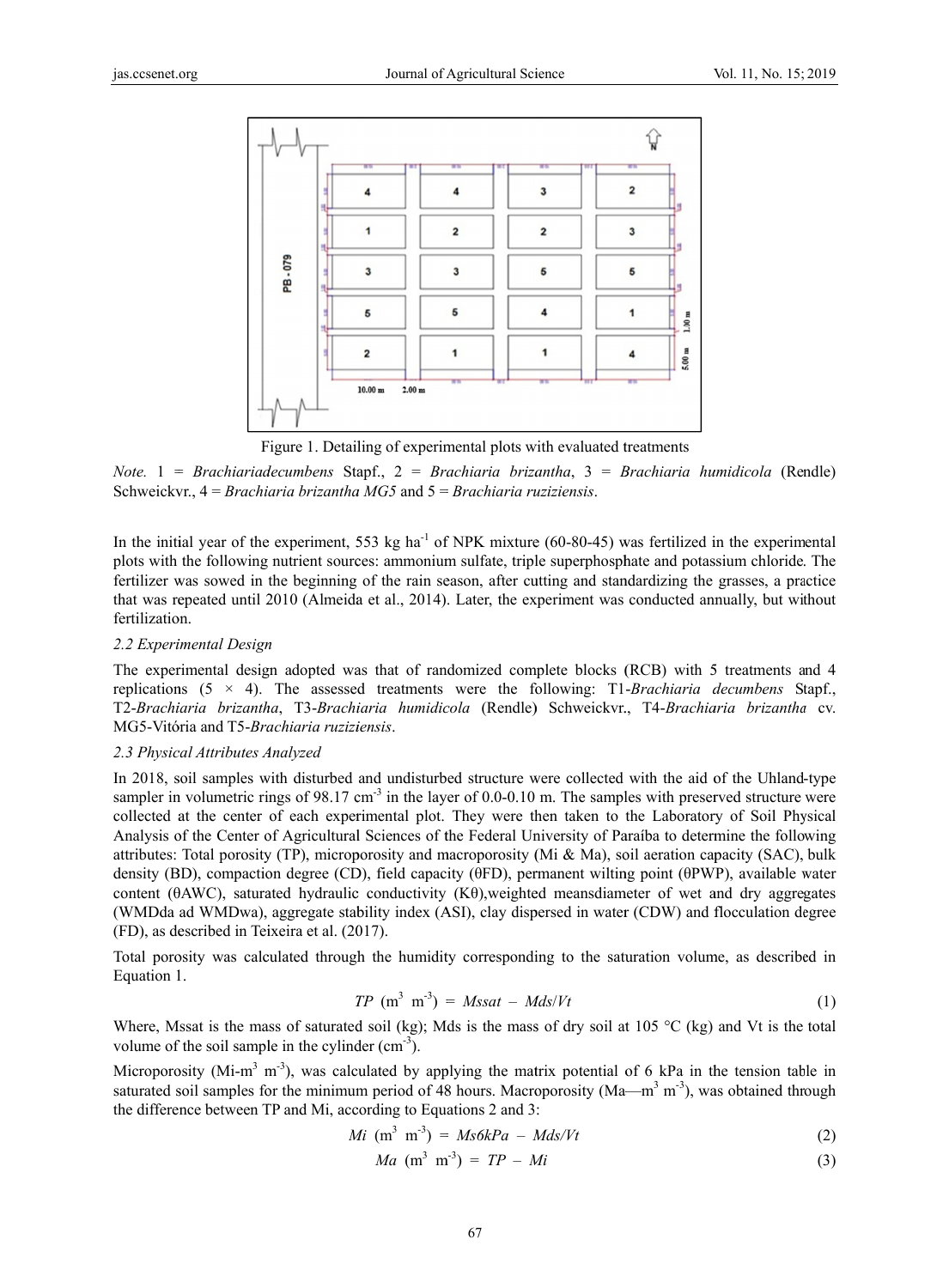Where, Mi is the microporosity of the soil; Ms6kPa is the humidity of the soil stabilized in the tension table; Mds is the mass of dry soil 105 °C; VT is the total volume of the cylinder; TP is the total porosity and Ma is the macroporosity of the soil.

The Soil Aeration Capacity variable (SAC), was determined as described in Equation 4:

$$
SAC \text{ (m}^3 \text{ m}^{-3}) = PT - \theta FC/TP \tag{4}
$$

Where, TP is the total porosity of the soil  $(m^3 m^3)$ ;  $\theta$ FC is the volumetric content of water in the field capacity  $(m<sup>3</sup> m<sup>-3</sup>)$  determined by the Richards extractor with an applied tension of 10 kPa.

Bulk density (BD) was determined through the ratio between dry soil mass/volume of soil sample in the cylinder Blake and Hartge (1986). To obtain the mass of dry soil the sample was placed in a heating chamber with temperature of 105 °C, for a 48 hours period until reaching a stable weight.

Compaction degree (CD) was determined according to the methodology proposed by Suzuki et al. (2007), in order to define the percentage of soil compaction in relation to its maximum (Equation 5). 1.85 g cm<sup>-3</sup> was used as the maximum restrictive value of bulkdensity for medium texture Oxisol (Beutler et al., 2005).

$$
CD = BD/1.85 \times 100 \tag{5}
$$

Where, CD is the compaction degree (%) and BD is the bulk density of the analyzed layer of the soil (0.0-0.10) m).

The matrix potentials: 10 kPa and 1500 kPa were used to determine the moisture in the field capacity ( $\theta_{\text{FC}}$ ) and the permanent wilting point (θPWP), as described in Teixeira (2017). Through the ratio between θFC-θPWP, the available water content range was obtained-θAWC (m<sup>3</sup> m<sup>-3</sup>). The saturated hydraulic conductivity (Kθ-cm h<sup>-1</sup>), was determined in undisturbed soil samples, with the aid of the constant charge permeameter and calculated with the following Equation 6:

$$
K\theta = (Q \times L)/(A \times H \times T) \tag{6}
$$

Where,  $K\theta$  is the saturated hydraulic conductivity; Q is the water volume percolated and colected in a measuring cylinder  $(mL^{-1})$ ; L is the height of the soil block in (cm); A is the area of the cylinder in (cm<sup>2</sup>); H is the height of the soil block + water sheet (cm) and T is the time in hours of collection of percolated water volume.

The determination of the weighted meansdiameter of soil wet aggregates (WMDwa) and weighted meansdiameter of soil dry aggregates (WMDwa) followed the methodology proposed by Kemper and Chepil (1965), with changes proposed by Carpenedo and Mielniczuk (1990) and Silva and Mielniczuk (1997), where the principle is to evaluate the resistance that the aggregates offer when submitted to oscillations in sieves in water. The aggregate stability index (ASI) was estimated by the ratio between the WMDwa/WMDda.

The clay dispersed in water was obtained by the means of soil granulometric analysis, according to the method of Bouyoucos densimeter method (Teixeira et al., 2017) however, without using chemical dispersant. For the total clay the same previous procedure was utilized, but using sodium hydroxide (NaOH—1N) as dispersant agent. The flocculation degree was obtained as described in Equation 7:

$$
D_{FLO} = (Clay - Clay_{H2})/Clay \times 1000 \tag{7}
$$

Where,  $D_{FLO}$  is the flocculation degree (g kg<sup>-1</sup>), Clay is the clay content dispersed in sodium hydroxide—NaOH  $(g \ kg^1)$ , and Clay<sub>H2O</sub> is the clay content dispersed in water  $(g \ kg^1)$ . The silt clay relation (S/C), was determined by the ratio of silt content  $(g kg<sup>-1</sup>)$  and the total clay  $(g kg<sup>-1</sup>)$  in the soil sample.

#### *2.4 Statistical Analysis of Data*

The analysis of variance (ANAVA) was performed and the means were compared by Tukey's test ( $p < 0.05$ ), using statistical software *R* (R Devedolpemt, 2013). The Pearson correlation analysis (r) and the principal components analysis (PCA) were performed in order to evaluate the spatial dependence between the analyzed variables ( $p < 0.05$ ).

#### **3. Results**

There was no significant statistical variation for total porosity (TP)  $(p < 0.05)$  level between the assessed treatments (Table 3), however the values varied from 0.44 m<sup>3</sup> m<sup>-3</sup> in the *Brachiaria ruziziensis* treatment to 0.49 m3 m-3 in the *Brachiaria decumbens* Stapf. treatment. Other variables such as macroporosity, microporosity, soil aeration capacity, bulk density and degree of compaction were not modified throughout different *Brachiaria cultivars*.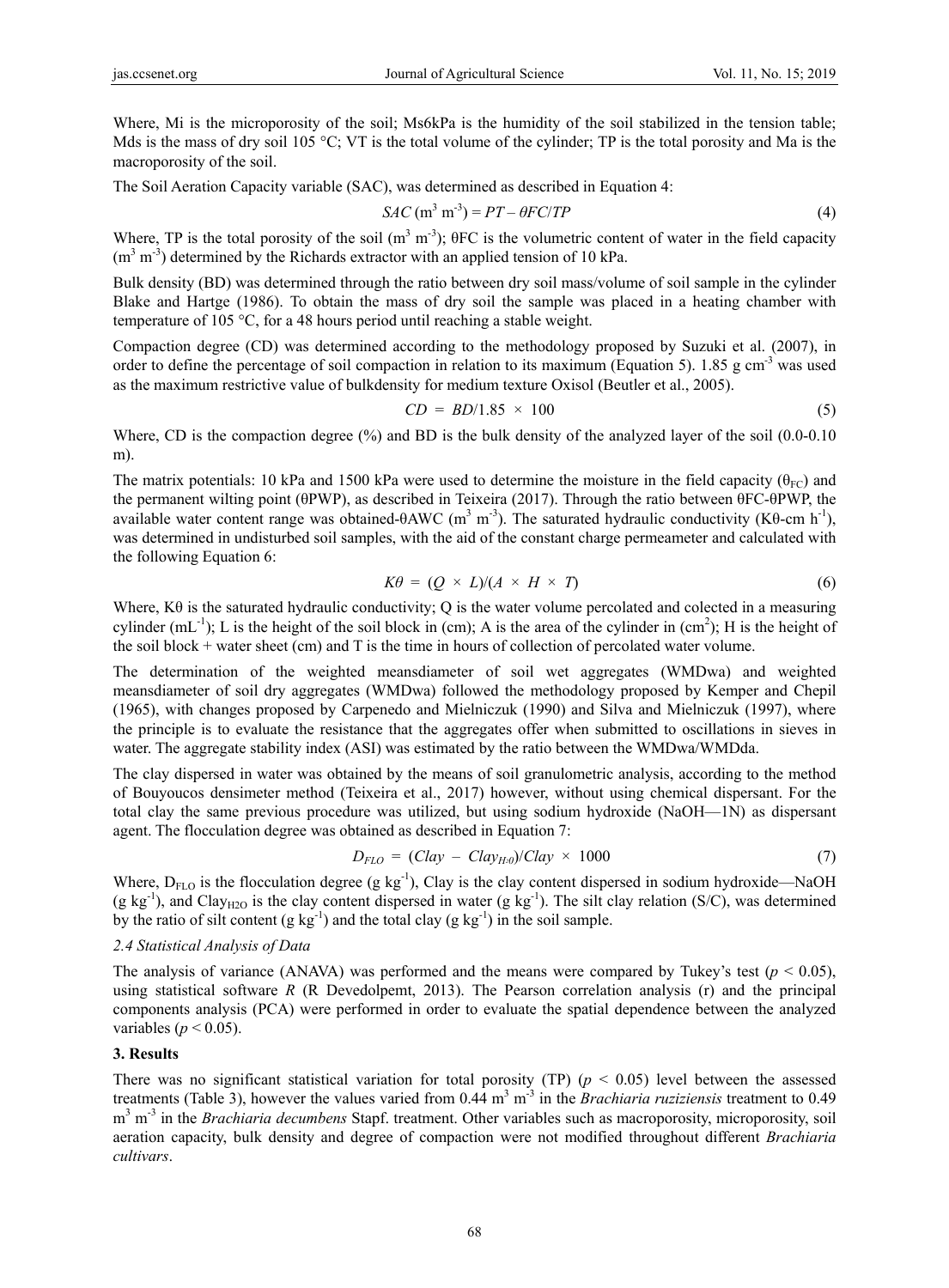| Treatments             | TР    | Ma    | Mi                  | <b>SAC</b>    | <b>BD</b> | CD     |
|------------------------|-------|-------|---------------------|---------------|-----------|--------|
|                        |       |       | $g \text{ cm}^{-3}$ | $\frac{0}{0}$ |           |        |
| Brachiaria decumbens   | 0.49a | 0.16a | 0.33a               | 0.29a         | 1.18a     | 63.8a  |
| Brachiaria brizantha   | 0.46a | 0.13a | 0.33a               | 0.21a         | 1.20a     | 65.0a  |
| Brachiaria humidicola  | 0.46a | 0.14a | 0.32a               | 0.25a         | 1.19a     | 64.2a  |
| B. brizantha cv. MG5   | 0.48a | 0.16a | 0.32a               | 0.27a         | 1.18a     | 64.0 a |
| Brachiaria ruziziensis | 0.44a | 0.13a | 0.31a               | 0.23a         | 1.20a     | 64.6 a |
| CV(%)                  | 5.0   | 119   | 4.0                 | 11.5          | 4.4       | 4.4    |

Table 3. Mean values of soil porosities, soil aeration capacity, bulk density and compaction degree (CD) of an Oxisol under grasses in the Agreste region of Paraíba (0.0-0.10 m)

*Note.* TP = Total porosity; Ma = Macroporosity; Mi = Microporosity; SAC = Soil aeration capacity; BD = Bulk density;  $CD =$  Compaction degree;  $CV =$  Coefficient of variation. Mean values followed by the same letter in the column do not differ by Tukey test ( $p < 0.05$ ).

As for macroporosity (Ma), the values varied between 0.13 and 0.16  $m<sup>3</sup> m<sup>-3</sup>$ , with a higher average value in *Brachiaria decumbens* Stapf. and *B. brizantha* cv. MG5 treatments. Microporosity (Mi) varied from 0.31 to 0.33 m3 m-3, with a lower value in the *Brachiaria ruziziensis* treatment (Table 3).

It can be seen in Table 3 that the highest soil aeration capacity (SAC) value was found in the *Brachiaria decumbens* Stapf., treatment, but the SAC was not influenced by the different cultivars of *Brachiari*a. The bulk density (BD) ranged from 1.18 to 1.20 g cm<sup>-3</sup>, however with no significant statistical variation between the assessed treatments (Table 3). The compaction degree of the soil (CD) did not vary among the evaluated treatments ( $p < 0.05$ ), as verified in Table 3.

Table 4 shows the mean values of field capacity (θFC), permanent wilting point (θPWP), available water content (θAWC) and saturated hydraulic conductivity (Kθ). It was verified that a significant statistical variation for the  $\theta$ FC ( $p$  < 0.05). The values ranged from 0.205 to 0.243 m<sup>3</sup> m<sup>-3</sup>, with a better result for the *Brachiaria brizantha* treatment  $(0.243 \text{ m}^3 \text{ m}^{-3})$ .

Table 4. Field capacity, permanent wilting point, available water content and saturated hydraulic conductivity of an Oxisol under grasses in the Agreste region of Paraíba (0.0-0.10 m)

| Treatments             | $\theta$ FC        | $\theta$ PWP | $\theta$ AWC | Κθ          |
|------------------------|--------------------|--------------|--------------|-------------|
|                        |                    | $m3$ m       |              | $cm h^{-1}$ |
| Brachiaria decumbens   | 0.205 <sub>b</sub> | 0.144a       | 0.060a       | 38.3 a      |
| Brachiaria brizantha   | 0.243a             | 0.162a       | 0.081a       | 29.4a       |
| Brachiaria humidicola  | $0.211$ ab         | 0.144a       | 0.067a       | 40.7a       |
| B. brizantha cv. MG5   | $0.206$ ab         | 0.142 a      | 0.064a       | 34.2a       |
| Brachiaria ruziziensis | $0.207$ ab         | 0.149a       | 0.058a       | 37.1a       |
| CV(%)                  | 5.5                | 7.7          | 12.4         | 43.6        |

*Note.*  $\theta$ FC = Field capacity;  $\theta$ PWP = Permanent wilting point;  $\theta$ AWC = Available water content; K $\theta$  = Saturated hydraulic conductivity; CV = Coefficient of variation. Mean values followed by the same letter in the column do not differ by Tukey test  $(p < 0.05)$ .

Regarding saturated hydraulic conductivity (Kθ), it can be observed in Table 4, that there was no significant statistical variation between the treatments (*p* < 0.05), however the Kθ in the *Brachiaria humidicola* treatment was  $40.7$  cm  $h^{-1}$ , higher than the others evaluated treatments, due to two main factors, the low degree of soil compaction and an increase in the total pore volume.

Table 5 shows the average values of mean weighted diameter of wet and dry aggregates (WMDwa and WMDda), aggregate stability index (ASI), clay dispersed in water (CDW) and flocculation degree (FD). It was verified that there was no significant statistical variation among the treatments evaluated  $(p < 0.05)$ .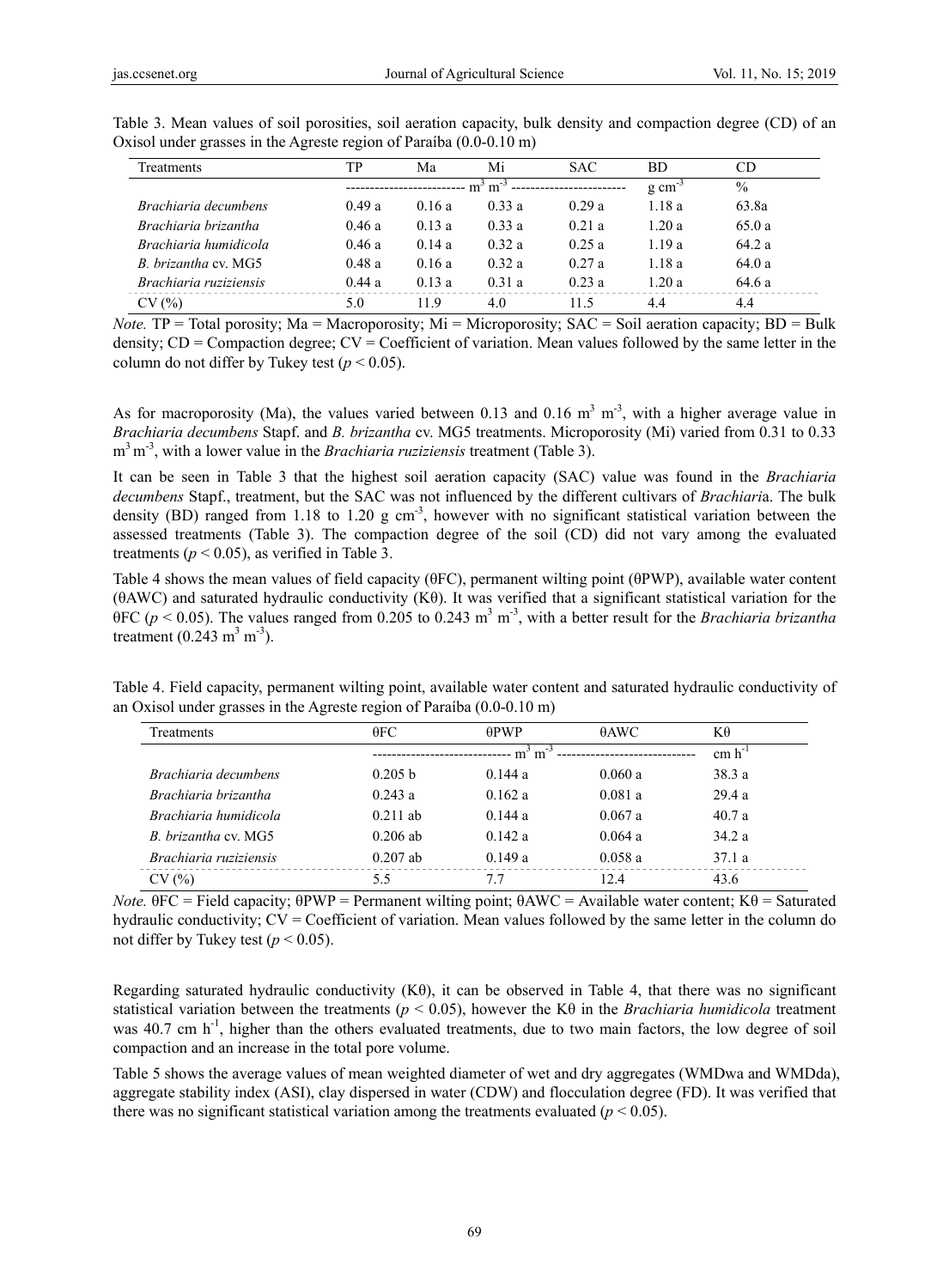| Treatments             | <b>WMDwa</b>    | <b>WMDda</b>        | ASI     | <b>CDW</b> | FD      |  |  |
|------------------------|-----------------|---------------------|---------|------------|---------|--|--|
|                        | --------------- | mm ---------------- | g kg    |            |         |  |  |
| Brachiaria decumbens   | 2.44a           | 3.12a               | 0.782a  | 19.25a     | 942a    |  |  |
| Brachiaria brizantha   | 3.13a           | 3.52a               | 0.889a  | 3.25a      | 992 $a$ |  |  |
| Brachiaria humidicola  | 2.75a           | 3.21 a              | 0.856a  | 22.75 a    | 934a    |  |  |
| B. brizantha cv. MG5   | 2.60a           | 3.70 a              | 0.702 a | 19.00a     | 944 a   |  |  |
| Brachiaria ruziziensis | 2.74a           | 3.36a               | 0.815a  | 6.50 a     | 982 a   |  |  |
| CV(%)                  | 13.3            | 139                 | 9.6     | 653        | 2.8     |  |  |

Table 5. Mean weighted diameter, aggregates stability index, clay dispersed in water and flocculation degree of an Oxisol under grasses in the Agreste region of Paraíba (0.0-0.10 m)

*Note.* WMDwa = Weighted meansdiameter of wet aggregates; WMDda = Weighted meansdiameter of dry aggregates; ASI = Aggregates stability index; CDW = Clay dispersed in water; FD = Flocculation degree; CV = Coefficient of variation. Mean values followed by the same letter in the column do not differ by Tukey test (*p* < 0.05).

For the clay dispersed in water (CDW), it was verified that there was a reduction after nine years from the start of the experiment (Table 5), reflecting in high values for the flocculation degree of the soil, as for example 992 g kg-1 in the *Brachiaria brizantha* treatment. This action shows that the use of permanent grasses as soil cover, favors the formation of more stable aggregates in the soil, verified through the mean values of FD and CDW (Table 5).

Table 6 reveals the correlation values of the principal components for physical attributes of the Oxisol evaluated in the experiment.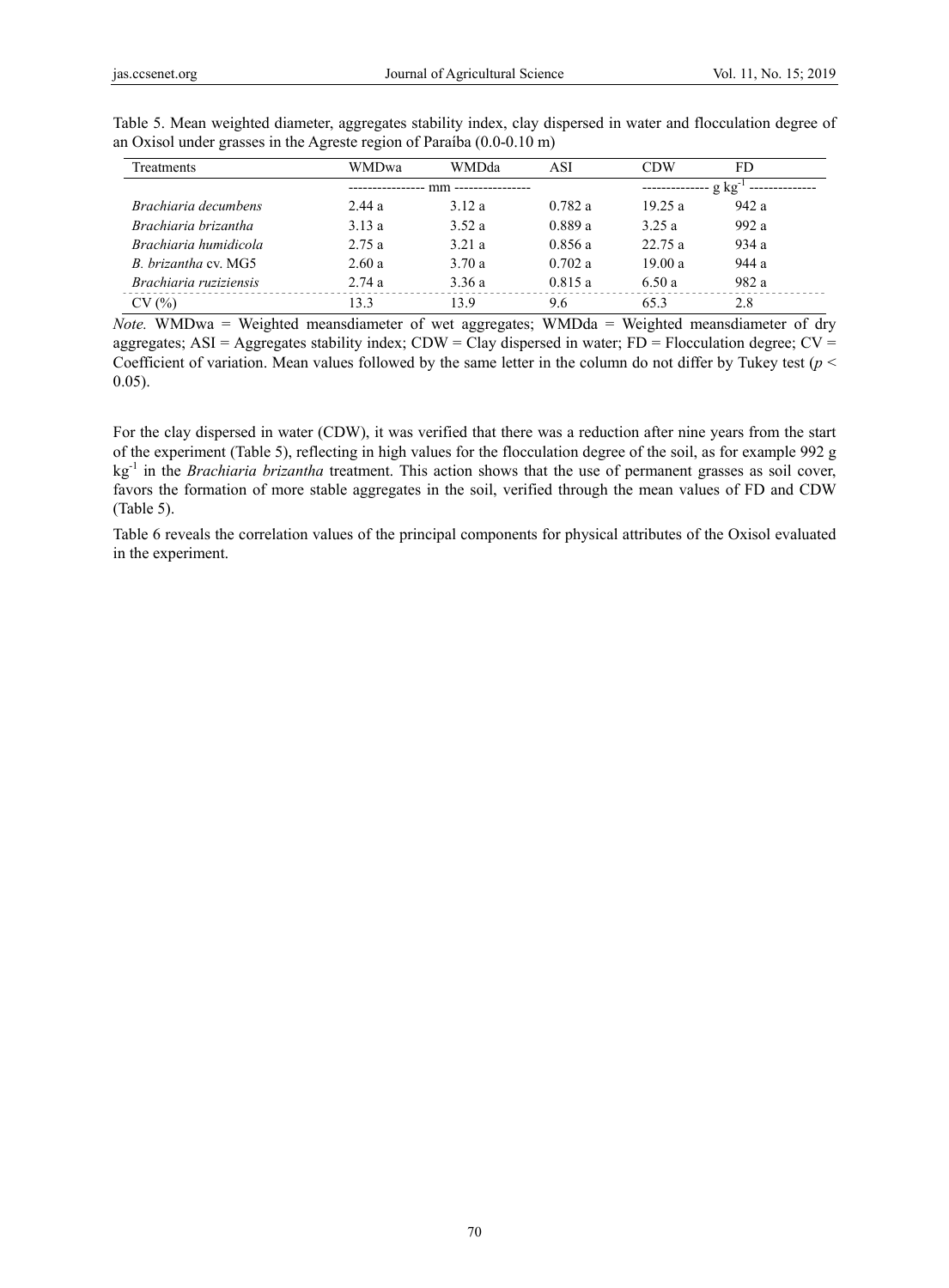| Components of Variance | Principal Components                         |                |                |                |  |  |  |  |  |
|------------------------|----------------------------------------------|----------------|----------------|----------------|--|--|--|--|--|
|                        | $\mathbf{1}$                                 | $\overline{2}$ | $\overline{3}$ | $\overline{4}$ |  |  |  |  |  |
| Autovalues $(\% )$     | 13.740                                       | 4.012          | 3.237          | 2.011          |  |  |  |  |  |
| Proportions $(\% )$    | 50.738                                       | 17.444         | 14.073         | 8.745          |  |  |  |  |  |
| Accumulated (%)        | 59.73                                        | 77.18          | 91.25          | 100.00         |  |  |  |  |  |
| Variables              | Correlation with principal components ------ |                |                |                |  |  |  |  |  |
| TP                     | $-0.180$                                     | $-0.108$       | 0.367          | 0.182          |  |  |  |  |  |
| Ma                     | $-0.144$                                     | $-0.260$       | 0.354          | 0.131          |  |  |  |  |  |
| Mi                     | $-0.012$                                     | 0.065          | 0.518          | 0.232          |  |  |  |  |  |
| BD                     | 0.264                                        | 0.027          | $-0.059$       | $-0.102$       |  |  |  |  |  |
| $K\theta$              | $-0.191$                                     | $-0.010$       | $-0.357$       | 0.204          |  |  |  |  |  |
| CD                     | 0.264                                        | 0.027          | $-0.059$       | $-0.102$       |  |  |  |  |  |
| WMDda                  | 0.081                                        | 0.277          | 0.275          | $-0.419$       |  |  |  |  |  |
| <b>WMDwa</b>           | 0.262                                        | 0.100          | 0.011          | 0.085          |  |  |  |  |  |
| ASI                    | 0.219                                        | $-0.061$       | $-0.221$       | 0.285          |  |  |  |  |  |
| 0FC                    | 0.243                                        | 0.005          | 0.149          | 0.175          |  |  |  |  |  |
| $\theta$ PWP           | 0.257                                        | $-0.111$       | 0.108          | 0.047          |  |  |  |  |  |
| $\theta$ AWC           | 0.208                                        | 0.114          | 0.246          | 0.277          |  |  |  |  |  |
| <b>SAC</b>             | $-0.257$                                     | $-0.065$       | 0.146          | 0.025          |  |  |  |  |  |
| Sand                   | $-0.259$                                     | 0.125          | $-0.033$       | $-0.045$       |  |  |  |  |  |
| Silt                   | 0.204                                        | 0.196          | $-0.135$       | 0.325          |  |  |  |  |  |
| Clay                   | 0.235                                        | $-0.219$       | 0.101          | $-0.066$       |  |  |  |  |  |
| <b>VCS</b>             | $-0.180$                                     | 0.346          | $-0.121$       | 0.104          |  |  |  |  |  |
| <b>CS</b>              | $-0.236$                                     | 0.129          | 0.096          | $-0.260$       |  |  |  |  |  |
| MS                     | $-0.193$                                     | $-0.321$       | 0.130          | 0.090          |  |  |  |  |  |
| $_{\rm FS}$            | 0.036                                        | $-0.469$       | $-0.076$       | 0.200          |  |  |  |  |  |
| <b>VFS</b>             | 0.100                                        | 0.427          | 0.000          | 0.253          |  |  |  |  |  |
| <b>CDW</b>             | $-0.231$                                     | 0.159          | 0.004          | 0.282          |  |  |  |  |  |
| <b>FD</b>              | 0.235                                        | $-0.149$       | $-0.018$       | $-0.270$       |  |  |  |  |  |

Table 6. Correlation values of the principal componentsanalysis (PCA) for physical attributes of an Oxisol under grasses in the Agreste region of Paraíba (0.0-0.10 m)

*Note.* **TP** = Total porosity, Ma = Macroporosity, Mi = Microporosity, BD = Bulk density, Kθ = Saturated hydraulic conductivity,  $CD =$  Compaction degree, WMDwa = Weighted meansdiameter of wet aggregates; WMDda = Weighted meansdiameter of dry aggregates, ASI = Aggregates stability index, θFC= Field capacity, θPWP = Permanent wilting point, θAWC = Available water content, SAC = Soil aeration capacity, VCS = Very coarse sand,  $CS = \text{Coarse}$  sand,  $MS = \text{Median}$  sand,  $FS = \text{Fire}$  sand,  $VFS = \text{Very}$  fine sand,  $CDW = \text{Clay}$ dispersed in water and FD = Flocculation degree.

It can be observed that 77.1% of the coefficient of variation was explained by quadrants 1 and 2 for most assessed attributes. The *Brachiaria brizantha* and *Brachiaria ruziziensis* components were the most influential on the correlation values of the analyzed variables (Figure 2).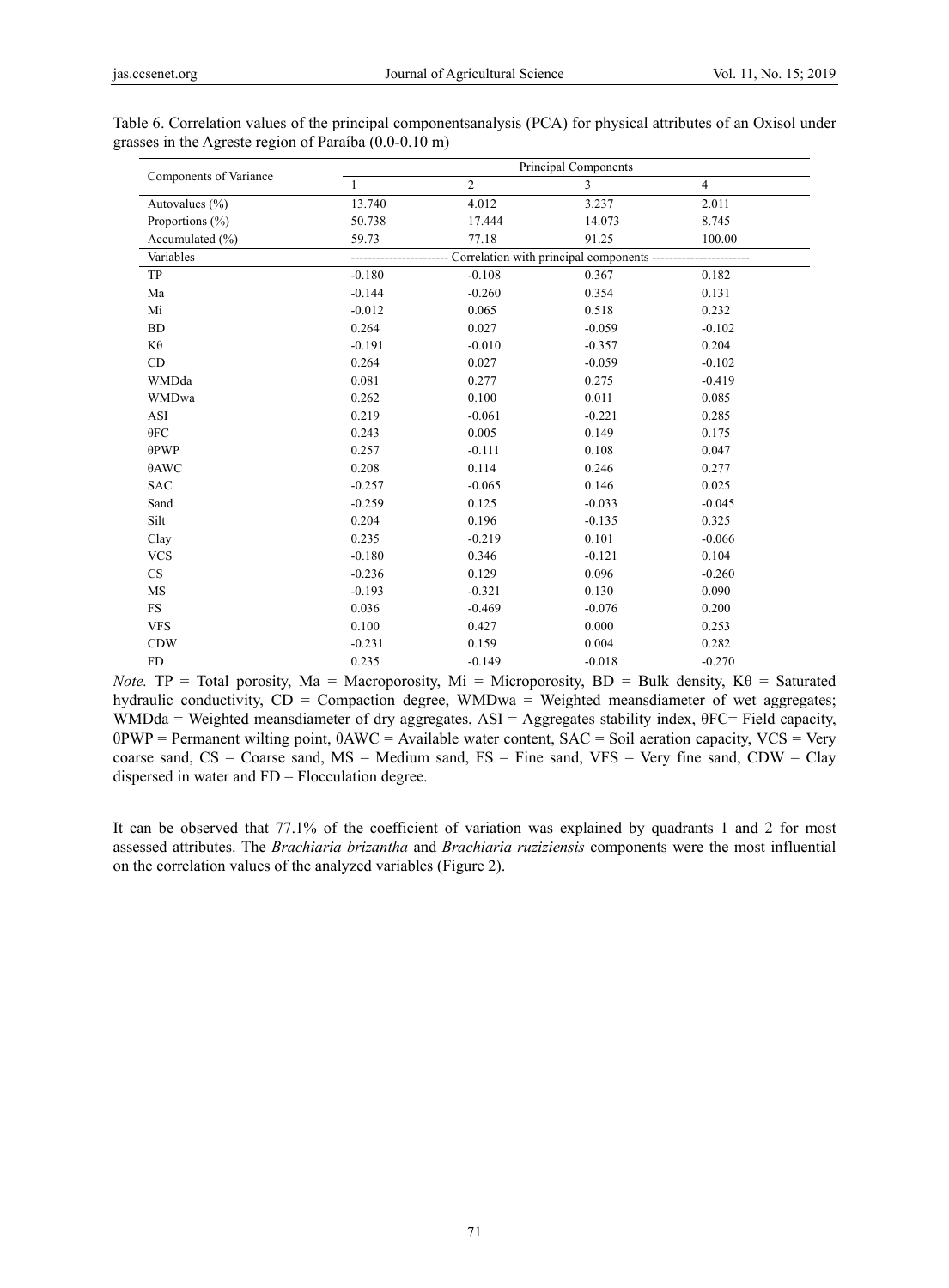

Figure 2. Principal components analysis for physical attributes of an Oxisol under grasses in the Agreste region of Paraíba (0.0-0.10 m)

Note.  $CP =$  Principal component,  $Bd = Brachiaria decumbens$ ,  $Bu = Brachiaria humidicola$ ,  $Br = Brachiaria$ brizantha, Sc = Brachiaria ruziziensis, MG5 = Brachiaria brizantha MG5 cv. Vitória. PT = Total porosity, Ma = Macroporosity, Mi = Microporosity, DS = Bulk density,  $K_{SAT}$  = Saturated hydraulic conductivity, GC = Compaction degree, DMPAs = Mean weighted diameter of dry aggregates, DMPAu = Mean weighted diameter of wet aggregates, IEA = Aggregates stability index,  $CC = Field$  capacity,  $PMP = Permannent$  wilting point,  $AD =$ Available water content,  $CAS =$  Soil aeration capacity,  $AMG =$  Very coarse sand,  $AG =$  Coarse sand,  $AME =$ Medium sand,  $AF =$  Fine sand,  $AMF =$  Very fine sand,  $ADA =$  Clay dispersed in water and  $GF =$  Flocculation degree.

The main variables influenced by the Brachiaria brizantha MG5 cv. Vitória and Brachiaria humidicola components were the clay dispersed in water and the coarse fractions of Sand (Coarse and very coarse sand). For the *Brachiaria ruziziensis* component, the most important attributes were  $\theta$ FC,  $\theta$ PWP, ASI and FD. This result shows that *B. ruziziensis*, through the action of its aggressive root system, favors improvements in soil physical attributes used as indicators of soil quality, especially those related to structure such as FD and ASI.

Brachiaria brizantha was the most influential component on the variability of the soil attributes verified in the principal component's analysis (Figure 2). The BD, CD, Wet and WMDwa and WMDdawere the most influenced attributes. These results demonstrate the efficacy of this species in soil management and conservation. The attribute that was less influenced by the different grasses treatments was microporosity, since it is sensitive to variations in the texture of the soil and not to management practices.

Table 7 shows the correlation values for the physical attributes of Oxisol under different grasses cultivars. The criteria for interpretation of the Pearson correlation coefficient (r) used in this study followed the one proposed by (Oliveira et al., 2018), being:  $0.7 \le r \le 1.0$  for strong correlation;  $0.4 \le r \le 0.6$  for moderate correlation;  $0.1 \le r$  $0.3$  for weak correlation and  $0.0 \le r \le 0.1$  for null correlation.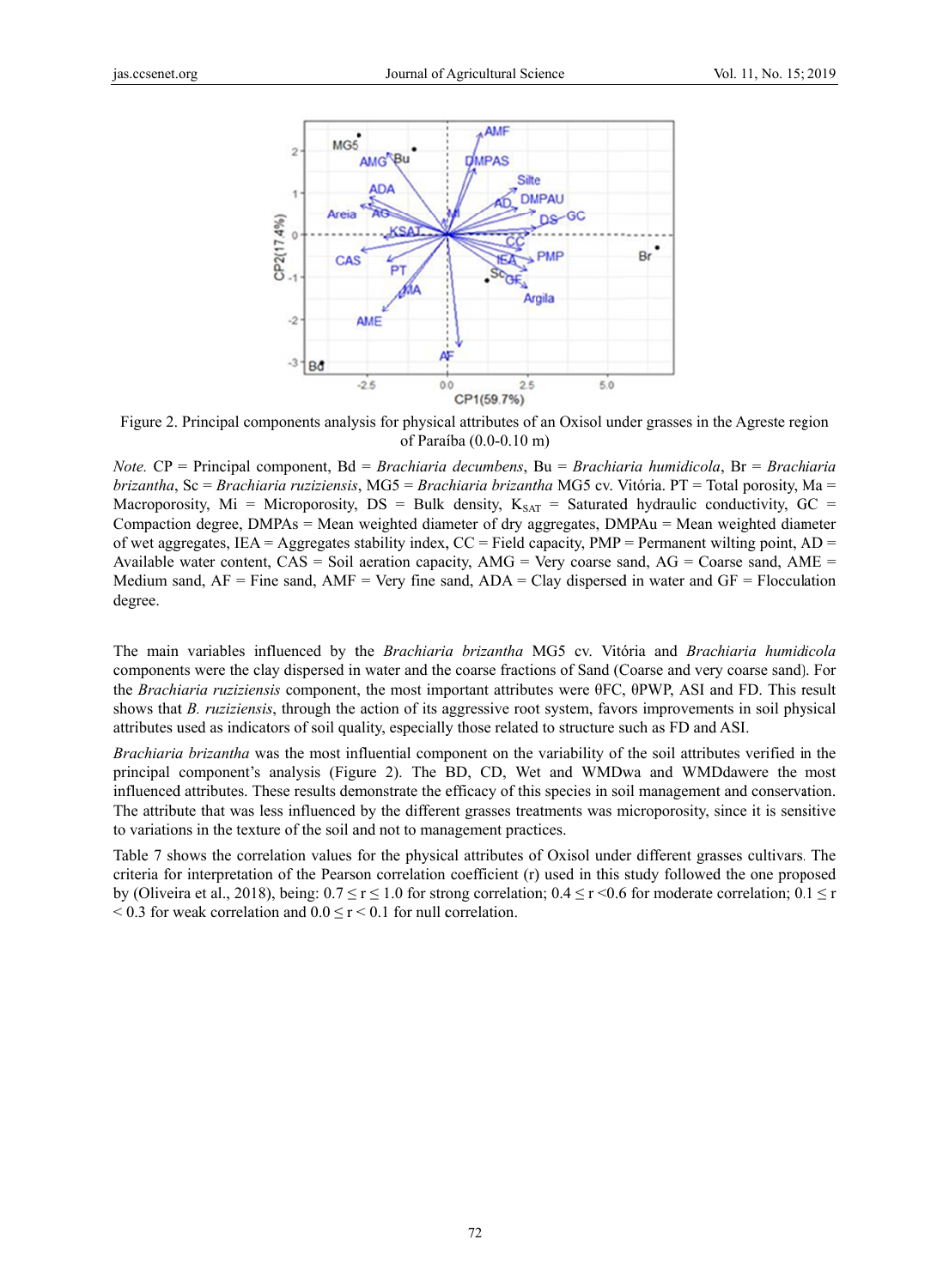|                      | TP | MA           | МI                       | <b>BD</b>                | CD                   | Κθ                       | WMDda | WMDwa                    | ASI                      | $\theta$ FC              | $\theta_{PWP}$           | $\theta_{\rm AWC}$       | <b>SAC</b>               | <b>CDW</b>               | FD                       |
|----------------------|----|--------------|--------------------------|--------------------------|----------------------|--------------------------|-------|--------------------------|--------------------------|--------------------------|--------------------------|--------------------------|--------------------------|--------------------------|--------------------------|
| TP                   | 1  | $0.66$ **    | $0.65***$                | $\overline{\phantom{a}}$ |                      |                          |       |                          |                          |                          |                          | $\overline{\phantom{a}}$ | $0.85***$                |                          | -                        |
| MA                   |    | $\mathbf{1}$ | $\overline{\phantom{a}}$ | $-0.55$ <sup>*</sup>     | $-0.55$ <sup>*</sup> | $\overline{\phantom{a}}$ |       | $\overline{\phantom{0}}$ | $\overline{\phantom{a}}$ |                          |                          | $\overline{\phantom{a}}$ | $0.65***$                | $\overline{\phantom{a}}$ | $\overline{\phantom{0}}$ |
| MI                   |    |              |                          | $\overline{\phantom{a}}$ |                      |                          |       |                          | -                        |                          |                          | $\overline{\phantom{a}}$ | $\overline{\phantom{a}}$ |                          |                          |
| <b>BD</b>            |    |              |                          | 1                        | $.***$               |                          |       |                          | $\overline{\phantom{a}}$ | $0.45*$                  | $0.55*$                  | $\overline{\phantom{a}}$ | $-0.52$ <sup>*</sup>     |                          |                          |
| CD                   |    |              |                          |                          | $\mathbf{1}$         | $\overline{\phantom{a}}$ |       |                          | $\overline{\phantom{0}}$ | $0.45*$                  | $0.55*$                  | $\overline{a}$           | $-0.52$ <sup>*</sup>     | $\overline{\phantom{a}}$ | $\overline{\phantom{a}}$ |
| $K\theta$            |    |              |                          |                          |                      | 1                        |       | $\overline{\phantom{0}}$ | $0.48*$                  | $\overline{\phantom{a}}$ | $\overline{\phantom{a}}$ | $\overline{\phantom{a}}$ | $\overline{\phantom{0}}$ |                          |                          |
| WMDda                |    |              |                          |                          |                      |                          |       | $0.70***$                | $\overline{\phantom{0}}$ |                          |                          | $\overline{a}$           |                          |                          |                          |
| WMDwa                |    |              |                          |                          |                      |                          |       | $\mathbf{1}$             | $0.48*$                  | $0.49*$                  | $\overline{\phantom{a}}$ | $0.59***$                | $\overline{\phantom{0}}$ |                          |                          |
| ASI                  |    |              |                          |                          |                      |                          |       |                          | 1                        | $\overline{\phantom{0}}$ | $\overline{\phantom{a}}$ | $\overline{\phantom{a}}$ | $0.47*$                  | $0.46*$                  |                          |
| $\theta_{\text{FC}}$ |    |              |                          |                          |                      |                          |       |                          |                          | $\mathbf{1}$             | $0.83***$                | $0.72***$                | $-0.71***$               |                          |                          |
| $\theta_{PWP}$       |    |              |                          |                          |                      |                          |       |                          |                          |                          | 1                        | $\overline{\phantom{a}}$ | $-0.57$ <sup>*</sup>     | $\overline{\phantom{0}}$ | $\overline{\phantom{a}}$ |
| $\theta_{\rm AWC}$   |    |              |                          |                          |                      |                          |       |                          |                          |                          |                          | $\mathbf{1}$             | $-0.57***$               | $\overline{\phantom{a}}$ | $\overline{\phantom{a}}$ |
| <b>SAC</b>           |    |              |                          |                          |                      |                          |       |                          |                          |                          |                          |                          | $\mathbf{1}$             |                          |                          |
| <b>CDW</b>           |    |              |                          |                          |                      |                          |       |                          |                          |                          |                          |                          |                          |                          | $,***$                   |
| <b>FD</b>            |    |              |                          |                          |                      |                          |       |                          |                          |                          |                          |                          |                          |                          |                          |

Table 7. Pearson correlation (r) for physical attributes of an Oxisol under grasses in the Agreste region of Paraíba  $(0.0-0.10)$  m)

*Note.*  $* =$  Meaningful at  $(p < 0.05)$ ;  $** =$  Meaningful at  $(p < 0.01)$ ;  $*** =$  Meaningful at  $(p < 0.001)$ ; (-) = Not meaningful; WMDwa = Weighted meansdiameter of wet aggregates; WMDda = Weighted meansdiameter of dry aggregates; ASI = Aggregates stability index; CDW = Clay dispersed in water; FD = Flocculation degree;  $\theta_{FC}$  = Field capacity;  $\theta_{PWP}$  = Permanent wilting point;  $\theta_{AWC}$  = Available water content;  $K_{SAT}$  = Saturated hydraulic conductivity; PT = Total porosity; Ma = Macroporosity; Mi = Microporosity; SAC = Soil aeration capacity; BD  $=$  Bulk density;  $CD =$  Compaction degree.

The most significant values of positive correlation were verified between CDW and FD ( $r = 1.0$ ), being considered strong, since they are inherently linked attributes. The most significant negative correlation was found between SAC and  $\theta$ FC (r = -0.71). Another strong correlation was found between  $\theta$ FCand  $\theta$ PWP (r = 0.83). The θAWC attribute presented  $r = 0.72$  with θFC. However, it can be observed that θAWC did not present a significant correlation value with θPWP, showing that it is an attribute which is not dependent on high matrix potentials. The correlation between PT and SAC was  $r = 0.85$ , which is considered strong. The SAC showed moderate correlation with Ma  $(r = 0.85)$ .

One last strong correlation was verified between WMDwa and WMDda with  $r = 0.70$ , this means that the increase in the mean weighted diameter of dry aggregates leads to increase in the mean weighted diameter of wet aggregates and the aggregates stability index. It is also important to highlight the moderate correlation values found between θPWP, CD and BD with r = 0.55.SAC showed strong negative correlation with θFC r = -0.71.

There was a moderate negative correlation between the physical attributes of Ma, BD and CD  $r = -0.55$ . Other values of moderate negative correlation were verified between BD, CD and SAC  $(r = -0.52)$ . There was a strong and perfectly positive correlation  $(r = 1.0)$  between CD and BD.

## **4. Discussion**

The permanence of total porosity (TP) values above  $0.44 \text{ m}^3 \text{ m}^{-3}$  in all assessed treatments is related to the keeping of vegetation cover and to the development of the grass root system, which grows favoring the formation of porous spaces in the soil. Other factors such as reduction of soil mobilization and constant deposition of organic matter on the surface favor the increase in the pore volume of the soil (Melo et al., 2016; Sales et al., 2018), due to the action of microorganisms, which bind the particles together and contribute to the formation of pores between the aggregates of the soil.

Another perceived factor concerns the critical macroporosity values of the soil, as it was observed that all values were above the critical limit, which according to Reichert et al.  $(2007)$  is 0.10 m<sup>3</sup> m<sup>-3</sup>. Unlike macroporosity that fits into the structural porosity category, the microporosity is classified as a component of soil textural porosity and is therefore little influenced by soil management practices (Ramos et al., 2014).

The soil aeration capacity (SAC) was not influenced by the different cultivars of *Brachiari*a. However, the values ranged from 0.21 to 0.29  $\text{m}^3$  m<sup>-3</sup>, being above the critical limit used as standard for most soils and crops, which according to Tormena et al. (2002) is  $0.10 \text{ m}^3 \text{ m}^{-3}$  (10%). When SAC is greater than 0.34 m<sup>3</sup> m<sup>-3</sup>, some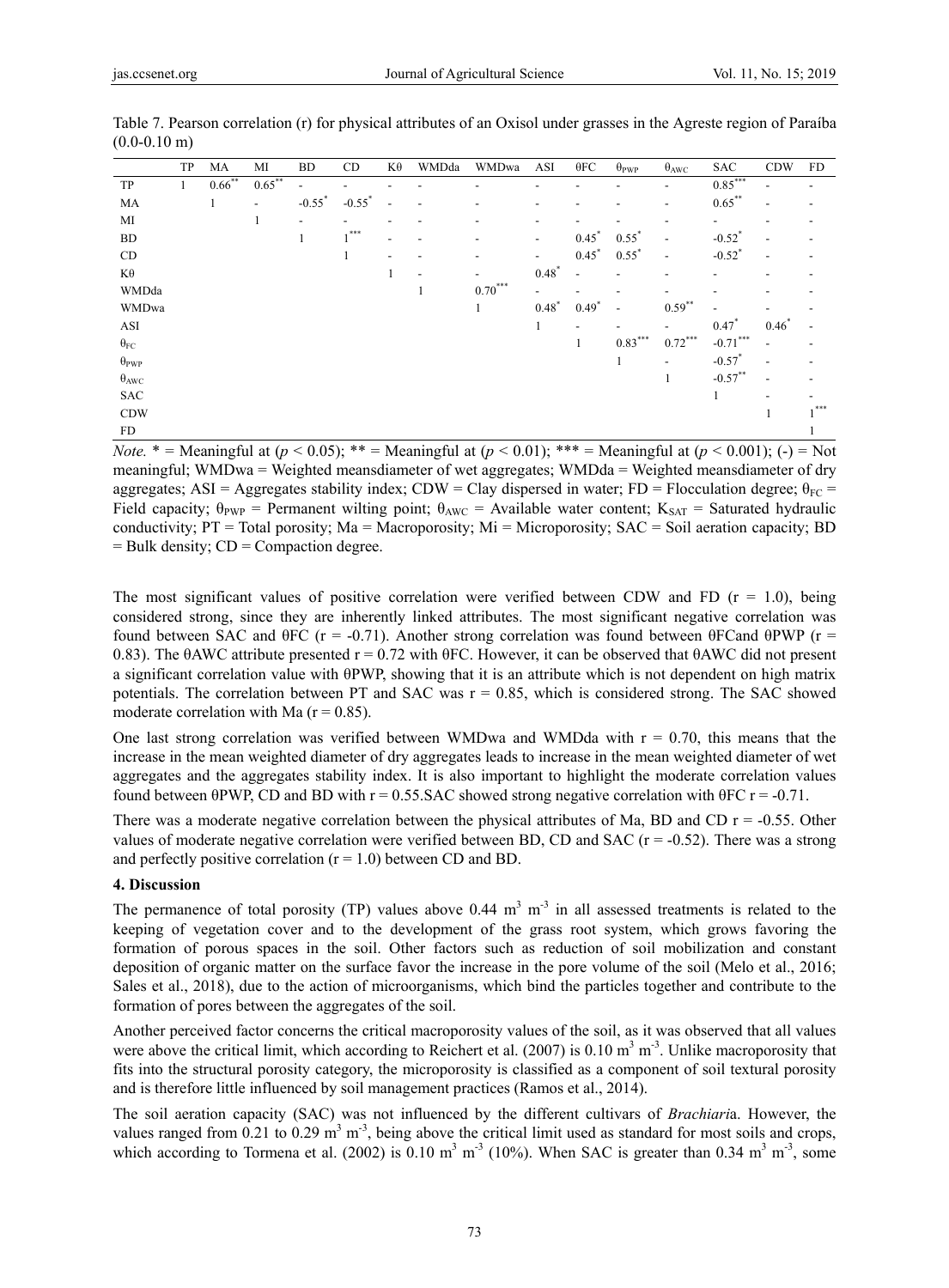factors start to affect the development of crops, mainly due to problems related to water retention in the soil (Silva et al., 2018).

The lowest bulk density (BD) value was verified in the *Brachiaria decumbens* Stapf. and *B. brizantha* cv. MG5 treatments = 1.18 g cm<sup>-3</sup>, well below the critical range, which is 1.30 to 1.40 g cm<sup>-3</sup> for soils of clayey texture (Reinert et al. 2008). When BD values are above the critical limit, some abnormalities will affect the development of the plants, due to the reduction in aeration capacity and the low power of roots penetration in compacted layers of the soil (Reinert et al., 2008). The BD values found in this study were much lower than those verified by Tormena et al. (2002), while evaluating the influence of BD and TP on the development of *Brachiaria brizantha* on Yellow Oxisol, with values between 1.43 and 1.57 g cm-3.

The compaction degree of the soil (CD) did not vary among the evaluated treatments ( $p < 0.05$ ). However, the values obtained remained between 63.8 and 65.0%, a trend verified as a function of the BD increase, since the CD is closely related to BD. While working with CD evaluation in Oxisol and Argisol, Suzuki et al. (2007) found that the restrictive CD for most crops is 75.0%, well above the maximum value verified in this study, which was 65.0% in the *Brachiaria brizantha* treatment.

It is observed that there is a direct relationship between the volume of water in the field capacity and the degree of soil compaction in the *Brachiaria brizantha* treatment. The 65.0% elevation in the CD favored not only the water volume in the θFC, but also the water volumes in the θPWP and the θAWC. Several factors are involved in the increase of θFC in the *Brachiaria brizantha* treatment when compared to the other treatments, among them are the greater presence of vegetal cover in surface, greater volume of micropores and reduction in SAC.

However, the accumulation of organic matter on the surface by the input of dry biomass from the grass *Brachiaria decumbens* Stapf. may have favored the increase in the water volume stored under θFC (Silva et al., 2019). Therefore, the maintenance of vegetal residues on the surface reduces the loss of organic carbon through the formation of aggregates and, among other benefits it leads to the preservation of soil water content (Carmo et al., 2012).

Aggregate stability index (ASI) values shown in table 5 were higher than those verified by Almeida et al. (2014), in a work done on the same experimental area, where it was evaluated the effect of fertilization on *caespitosa* and *decumbens* Poaceae over soil aggregation. They found ASI values of 0.790 in 2010 for the *Brachiaria brizantha* treatment. Nine years later the ASI found for the same treatment was 0.889, an increase of 11.0%. Brandão and Silva (2012) working with formation and stabilization of aggregates by the *Brachiaria* root system, observed that the use of grasses increased the WMDwa and the ASI of the soil. They concluded that this process ocurred due to the release of exudates and the greater density of grasses' roots.

The continuous supply of organic matter by grasses or root excretions, whose products are composed of organic molecules in several stages of decomposition, act as agents for formation and stabilization of aggregates, providing improvements in soil structure (Bonini & Alves, 2011).

The aggregation arising from the union of particles (clay-ion-organic matter, sand and silt) in environments under conservationist management reduces the impact of rain drops on the clay dispersion (Sales et al., 2010). It is then verified the great importance in managing the soil, permanently keeping the vegetation cover on the surface.

On the coefficient of variation (CV) of the statistical analysis, it is noted that the majority of the treatments presented low CV values, which should be equal to or less than 10.0%. Taking into account the classification proposed by Oliveira et al. (2018), the attributes that presented the lowest CV were PT, Mi, BD and CD (Table 3), θFCe θPWP (Table 4), ASI and FD (Table 5), all with values ranging from 4 to 9.6%, with the lowest CV being 2.2% for the FD attribute. These values indicate that they are attributes that can be used as indicators of soil quality, due to the high reliability presented (Cavallini et al., 2010).

In relation to Pearson's correlation, the higher the content of clay dispersed in water, the lower the flocculation degree of the soil. As the CDW values were low for the conditions to which the soil was evaluated, it favored an increase in the FD of the soil.

The strong positive correlation found between θFC and θPWP it indicates that both attributes have a close relationship with the soil matrix, directly influencing the water available to the plants. The SAC showed moderate correlation with Macroporosity, therefore, the increase of macroporosity contributes with the increase of the aeration capacity of the soil. As the pore classes of the soil are interconnected, the modification of one can positively or negatively affect the variation of the other. Specially the structural pores, because they are more sensitive to soil management practices (Klein et al., 2008).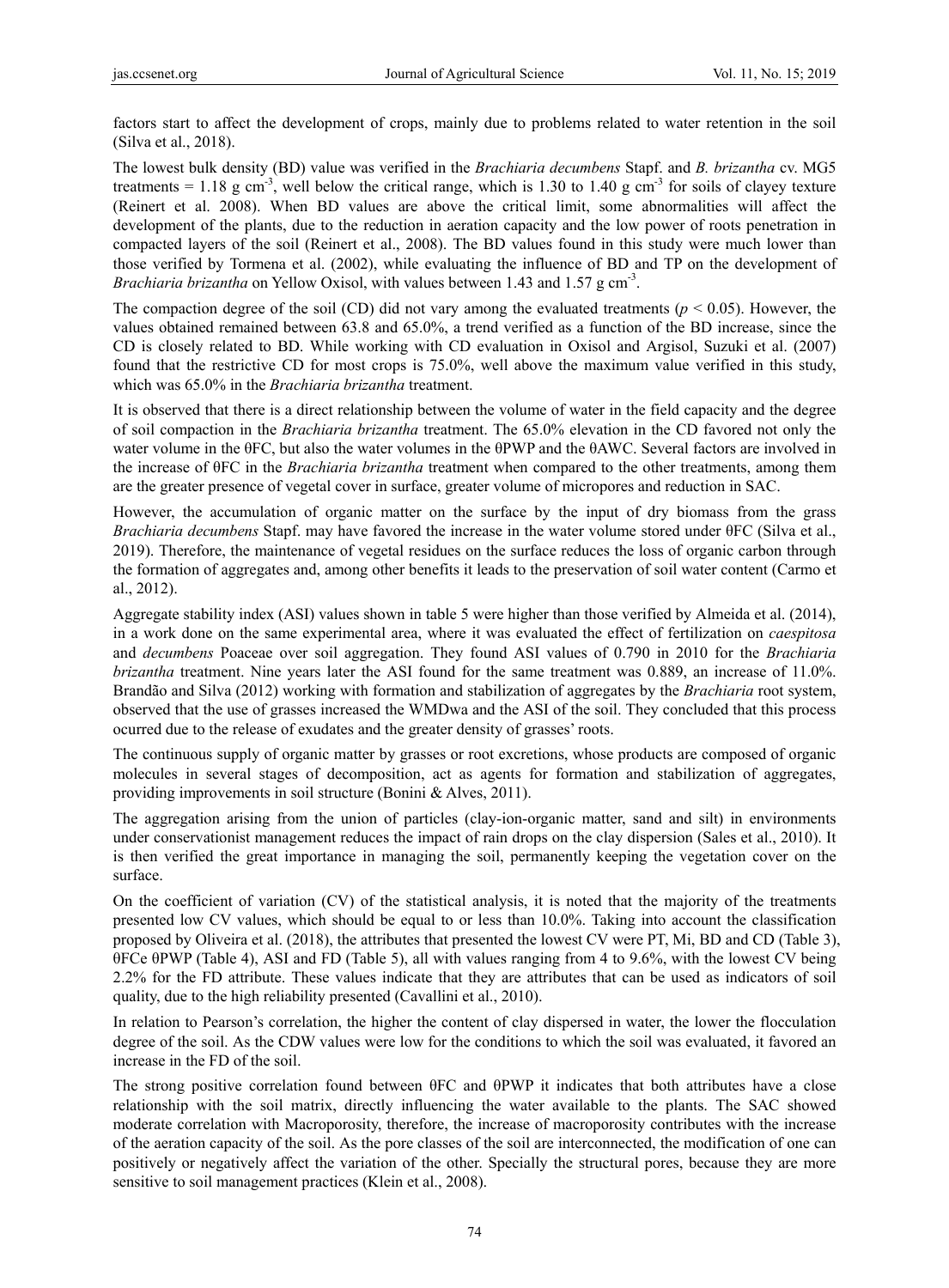The correlation verified between θPWP, CD and BD, means that the higher the compaction degree of the soil, the greater the water potential in the θPWP, due to the reduction of larger pore spaces such as Ma. Rodrigues et al. (2015) verified a negative correlation between  $\theta PWP$  and BD, with an average value of  $r = -1.0$  for a medium texture Red Oxisol. SAC showed strong negative correlation with  $\theta_{FC}$ , this shows that the larger the volume of water retained as θFC, the smaller are the spaces occupied by air.

There was a moderate negative correlation between the physical attributes of Ma, BD and CD, therefore, these attributes are very sensitive to changes in soil management. Because, the larger the BD, the smaller the volume of Ma in the soil. Sampietro et al. (2015) verified the reduction of Ma of the soil with the increase of BD. This increase in BD can lead to changes in the physical and hydraulic attributes of the soil, especially the retention and availability of water to the plants. Montanari et al. (2013) verified that the increase in BD promoted a decrease in the production of bean pods cultivated on Oxisol in the state of Mato Grosso do Sul. In their interpretation this fact is due to the increase in the compaction degree and reduction of soil porosity. Because unlike grasses, legumes have a less aggressive root system, reducing to a certain extent the volume of soil explored and performing lower absorption of water and nutrients (Melo et al., 2016).

The correlation verified between BD, CD and SAC, show it SAC is an attribute directly related to the increase of density and, that it can be used as an indicator of soil quality, for indirectly predicting the compaction degree of the evaluated soil layer.

# **5. Conclusion**

After the 13 years period, it was concluded that *Brachiaria brizantha*, promoted improvements to the field capacity in the Oxisol. The other attributes were not significantly modified after the same time lapse. Principal component analysis showed that the correlation values were more significant for the *Brachiaria brizantha* component. Pearson's correlation was more significant between field capacity and soil aeration capacity.

# **References**

- Almeida, D. J., Silva, I. F., Silveira, F. P. M., Santiago, R. D., & Costa, J. R. C. (2014). Caespitosa and decumbens Poaceae fertilized with NPK: Effects on soil aggregation. *Pesquisa Agropecuária Tropical, 44*, 50-55. https://doi.org/10.1590/S1983-40632014000100002
- Beutler, A. N., Centurion, J. F., Roque, C. G., & Ferraz, M. V. (2005). Densidade relativa ótima de Latossolos Vermelhos para a produtividade de soja. *Revista Brasileira de Ciência do Solo, 29*, 843-849. https://doi.org/ 10.1590/S0100-06832005000600002
- Blake, G. R., & Hartge, K. H. (1986). Bulk density. In A. Klute (Ed.), *Methods of Soil Analysis: I. Physical and Mineralogical Methods* (1st ed., pp. 425-442). Madison: Soil Science Society American. https://doi.org/ 10.2136/sssabookser5.1.2 ed.c13
- Bonini, C. S. B., & Alves, M. C. (2011). Estabilidade de agregados de um Latossolo Vermelho degradado em recuperação com adubos verdes, calcário e gesso. *Revista Brasileira de Ciência do Solo, 35*, 1263-1270. https://doi.org/10.1590/S0100-06832011000400019
- Braga, M. B., Marquelli, W. A., Resende, G. M., Moura, M. S. B, Costa, N. D., Calgoro, M., & Correia, J. S. (2017). Coberturas do solo e uso de manta agrotêxtil (TNT) no cultivo do meloeiro. *Horticultura Brasileira, 35*, 147-153. https://doi.org/10.1590/S0102-053620170123
- Brandão, E. D., & Silva, I. F. (2012). Formação e estabilização de agregados pelo sistema radicular de braquiária em um Nitossolo Vermelho. *Ciência Rural, 42*, 1193-1199. https://doi.org/10.1590/S0103-84782012 000700009
- Carmo, F. F., Figueirêdo, C. C., Ramos, M. L. G., Vivaldi, A., & Araújo, L. G. (2012). Frações granulométricas da matéria orgânica em latossolo sob plantio direto com gramineas. *Bioscience Journal, 28*, 420-431. Retrieved from https://www.seer.ufu.br/index.php/biosciencejournal/article/view/12351
- Carpenedo, V., & Mielniczuk, J. (1990). Estado de agregação e qualidade de agregados de Latossolos Roxos, submetidos a diferentes sistemas de manejo. *Revista Brasileira de Ciência do Solo, 14*, 99-105.
- Costa, D. M. A., Melo, H. N. S., & Ferreira, S. R. (2007). Eficiência da cobertura morta na retenção de umidade no solo. *Holos, 23*, 59-69. https://doi.org/10.15628/holos.2007.6
- Cavallini, M. C., Andreoti, M., Oliveira, L. L., Pariz, C. M., & Carvalho, M. P. (2010). Relações entre produtividade de *Brachiaria brizantha* e atributos físicos de um Latossolo do cerrado. *Revista Brasileira de Ciência do Solo, 34*, 1007-1015. https://doi.org/10.1590/S0100-06832010000400001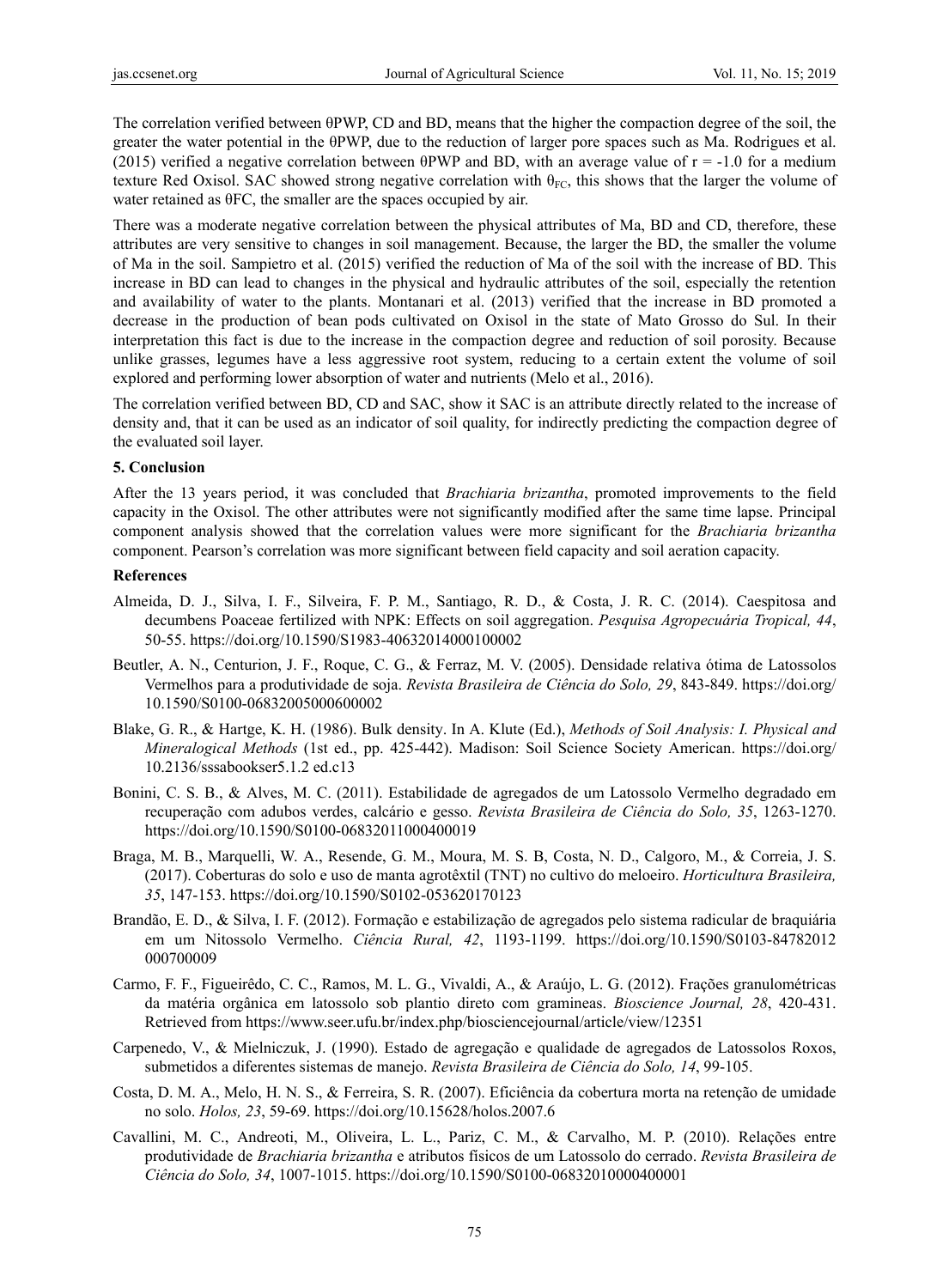- Gasparetto, E. C., Braida, J. A., Carneiro, M., Scariot, J. J., & Tabelka, C. L. (2009). Grau de floculação da argila de um Latossolo Vermelho utilizado com lavoura e mata nativa. *Synergismus Scyentifica, 4*, 1-3. Retrieved from https://revistas.utfpr.edu.br/pb/index.php/SysScy/article/view/622
- Guimarães, D. V., Gonzaga, M. I. S., Araújo, E. M., Melo Neto, J. O., & Tenil Júnior, J. I. (2014). Impacto do cultivo de citros sobre a qualidade física de um Argissolo Amarelo em Sergipe. *Revista Caatinga, 27*, 183-189. Retrieved from https://periodicos.ufersa.edu.br/index.php/caatinga/article/view/2638
- Kemper, W. D., & Chepil W. S. (1965). Size distribution of aggregates. In C. A. Black (Ed.), *Methods of soil analysis* (1st ed., pp. 499-510). Madison: American Society of Agronomy.
- Klein, V. A., Vieira, M. L., Durigon, F. F., Massing, J. P., & Favero, F. (2008). Porosidade de aeração de um Latossolo Vermelho e rendimento de trigo em plantio direto escarificado. *Ciência Rural, 38*, 365-371. https://doi.org/10.1590/S0103-84782008000200011
- Lima, J. R. S., Souza, E. S., Antonino, A. C. D., Silva, I. F., Corrêa, M. M., & Lira, C. A. B. O. (2014). Atributos físico-hídricos de um Latossolo Amarelo cultivado e sob mata nativa no Brejo Paraibano. *Revista Brasileira de Ciências Agrárias, 9*, 599-605. https://doi.org/agraria.v9i4a3532
- Melo, G. B., Pereira, M. G., Perin, A., Guareschi, R. F., & Soares, P. F. C. (2016). Estoques e frações da matéria orgânica do solo sob os sistemas plantio direto e convencional de repolho. *Pesquisa Agropecuária Brasileira, 51*, 1511-1519. https://doi.org/10.1590/S0100-204X2016000900050
- Montanari, R. P., Douglas, M. P., Silva Júnior, C. A., Carvalho, M. de P., Gioia, M. T., Dalchiavon, F. C., & Paz González, A. (2013). Correlação entre produção de feijão e atributos físicos de um Latossolo em Mato Grosso do Sul. *Revista Ceres, 60*, 772-784. https://doi.org/10.1590/S0034-737X2013000600005
- Oliveira, D. G., Reis, E. F., Medeiros, J. C., Martins, M. P. O., & Umbelino, A. S. (2018). Correlação espacial de atributos físicos do solo e produtividade de tomate industrial. *Revista Agro@mbiente On-line, 12*, 1-10. https://doi.org/10.18227/1982-8470ragro.v12i1.4211
- R Development Core Team. (2013). *R: A language and environment for statistical computing*. Vienna: R Foundation for Statistical Computing. Retrieved from https://www.r-project.org
- Ramos, F. T., Maia, J. C. S., Roque, M. W., & Azevedo, E. C. (2014). Qualidade física de um NeossoloQuartzarênico estimada via índice S e área sob a curva. *Enciclopédia Biosfera, 10*, 2543-2561. Retrieved from https://www.conhecer.org.br/enciclop/2014a/AGRARIAS/qualidade%20fisica.pdf
- Redin, M., Santos, G. F., Miguel, P., Denega, G. L., Lupatini, M., Doneda, A., & Souza, E. L. (2011). Impactos da queima sobre atributos químicos, físicos e biológicos do solo. *Ciência Florestal, 4*, 381-392. https://doi.org/10.5902/198050983243
- Reichert, J. M., Suzuki, L. E. A. S., & Reinert, D. J. (2007). Compactação do solo em sistemas agropecuários e florestais: Identificação, efeitos, limites críticos e mitigação. In C. A. Ceretta, L. S. Silva, & J. M. Reichert (Eds.), *Tópicos em ciência do solo* (5th ed. p. 496). Viçosa: Sociedade Brasileira de Ciência do Solo.
- Reinert, D. J., Albuquerque, J. A., Reichert, J. M., Aita, C., & Andrade, M. M. C. (2008). Limites críticos de densidade do solo para o crescimento de raízes de plantas de cobertura em Argissolo Vermelho. *Revista Brasileira de Ciência do Solo, 32*, 1805-1816. https://doi.org/10.1590/S0100-06832008000500002
- Rodrigues, R. R., Ferrari, J. L., Lima, W. L., Reis, E. F., & Jaeggi, P. C. (2015). Caracterização físico-hídrica do solo em diferentes coberturas em floresta piloto após quatro anos de implantação. *Agrarian Academy, 2*, 10-20. https://doi.org/10.18677/Agrarian\_Academy\_013
- Sales, A., Silva, A. R., Veloso, C. A. C., Carvalho, E. J. M., & Miranda, B. M. (2018). Carbono orgânico e atributos físicos do solo sob manejo agropecuário sustentável na Amazônia legal. *Colloquium Agrariae, 14*, 1-15. https://doi.org/10.5747/ca.2018.v14.n1.a185
- Sales, L. E. O., Carneiro, M. A. C., Severiano, E. C., Oliveira, G. C., & Ferreira, M. M. (2010). Qualidade física de NeossoloQuartzarênico submetido a diferentes sistemas de uso agrícola. *Ciência e Agrotecnologia, 4*, 667-674. https://doi.org/10.1590/S1413-70542010000300020.
- Sampietro, J. A., Lopes, E. S., & Reichert, J. M. (2015). Compactação causada pelo tráfego de Fellerbuncher e skidder em um Neossolo Regolítico sob distintas umidades. *Ciência Florestal, 25*, 239-248. https://doi.org/ 10.1590/1980-509820152505239